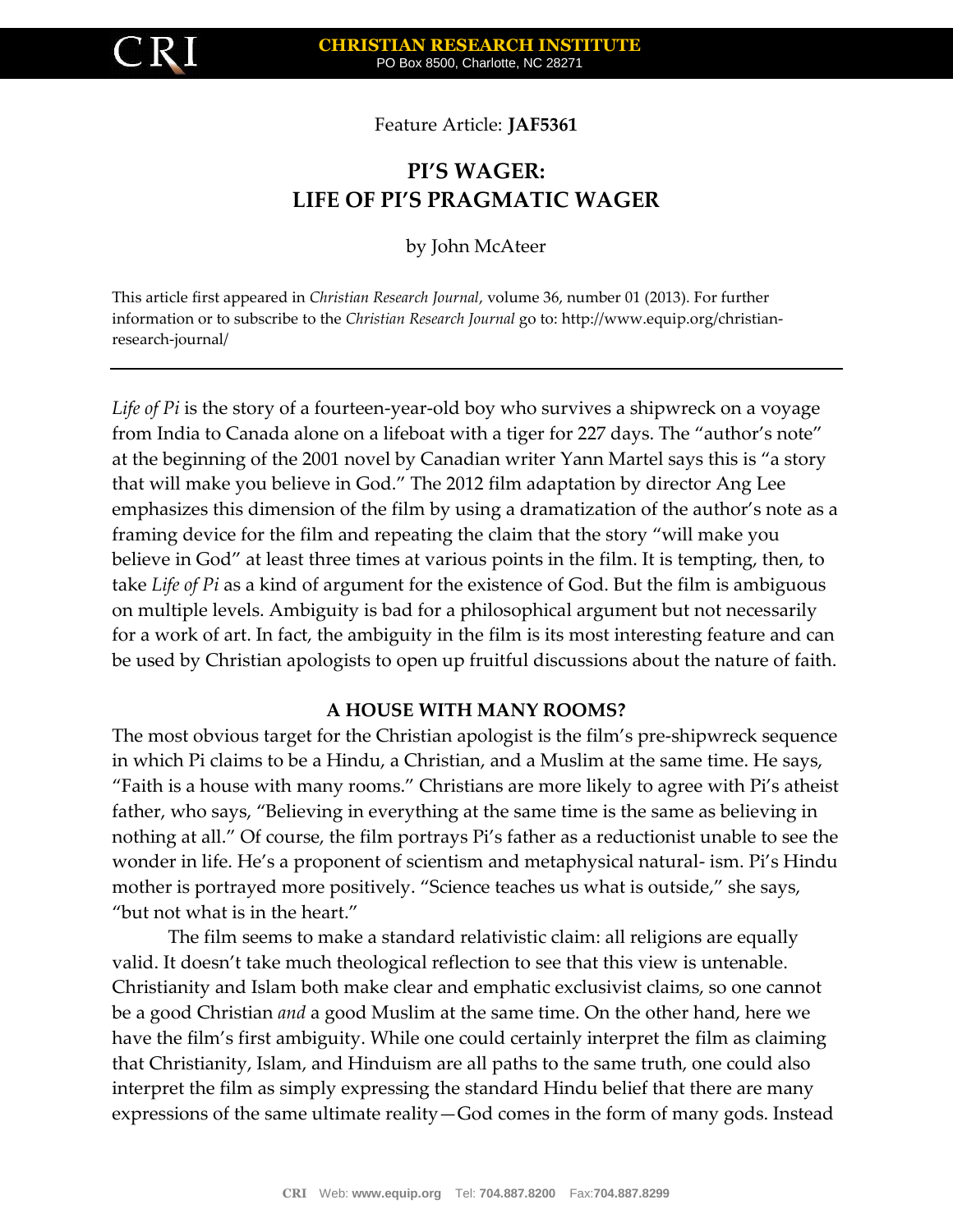of being a bad Christian, Pi could simply be a good Hindu. It is perfectly acceptable on Hindu grounds to find truth in other religions.<sup>1</sup> At this point, the apologist will have to respond with a general defense of the exclusivity of Christianity instead of pointing out Pi's inconsistencies. Thus, approaching the film from this perspective takes the conversation away from the film itself and toward other issues.

#### **The Better Story**

A more fruitful avenue for apologetic conversation is to focus on the film's ending. As the film progresses, the story gets more and more unbelievable. At one point Pi discovers an island made of carnivorous plants populated by thousands of meerkats! The film ends with Pi finally arriving in Mexico, where a team of Japanese insurance agents investigating the shipwreck interviews him. The investigators initially reject Pi's story as incredible. Here, perhaps unfortunately for the apologist, the film skips the section of the novel where Pi defends his faith by answering the investigators' objections. Just a hint of this sequence is left in the film, when one agent questions Pi's claim that bananas float.

Despite Pi's ability to answer their objections, the investigators remain unconvinced, and Pi offers them an alternative story in which the tiger symbolizes his own inner capacity for violence, which allowed him to survive at sea but which frightens and shames him in retrospect. In contrast to the first story, which implies the existence of a personal God who miraculously answers prayer, the alternate story does not ask us to believe anything supernatural. It is more "realistic" (at least as realism is defined by metaphysical naturalism), but it is also darker and more pessimistic, revealing human beings to be nothing more than animals. After presenting the two stories, Pi asks, "Which story do you prefer?" The investigators answer that the miraculous story is "the better story," and Pi replies, "And so it goes with God." Here we have the payoff to Pi's initial claim that his story will "make you believe in God." Here, too, we have a couple of the film's most interesting ambiguities.

First, there is the obvious ambiguity of whether Pi was on the lifeboat with a literal tiger or whether the tiger story was an allegory. Viewers may want to debate what really happened on the boat, but the film isn't interested in that question. Pi doesn't ask which story is more reasonable or **Example** or the likely to be *true*, but which story we *prefer*. Thus the film seems to imply that objective truth is irrelevant and one can simply choose whichever story is subjectively more attractive. Here it seems significant that when Pi says his story will make you believe in God, he does *not* say his story will make you believe God *exists*. So one important interpretive possibility is that the film means to affirm theological fictionalism. On this view, God is like a fictional character. Just as Pi's mother claimed that science tells us objective facts and religion tells us the subjective meaning of those facts, the metanarrative told by religion can be existentially meaningful even if it is ontologically false—spiritual truth simply has nothing to do with historical truth.<sup>2</sup> Perhaps something like this is what Voltaire meant when he remarked, "If God did not exist, it would be necessary to invent him."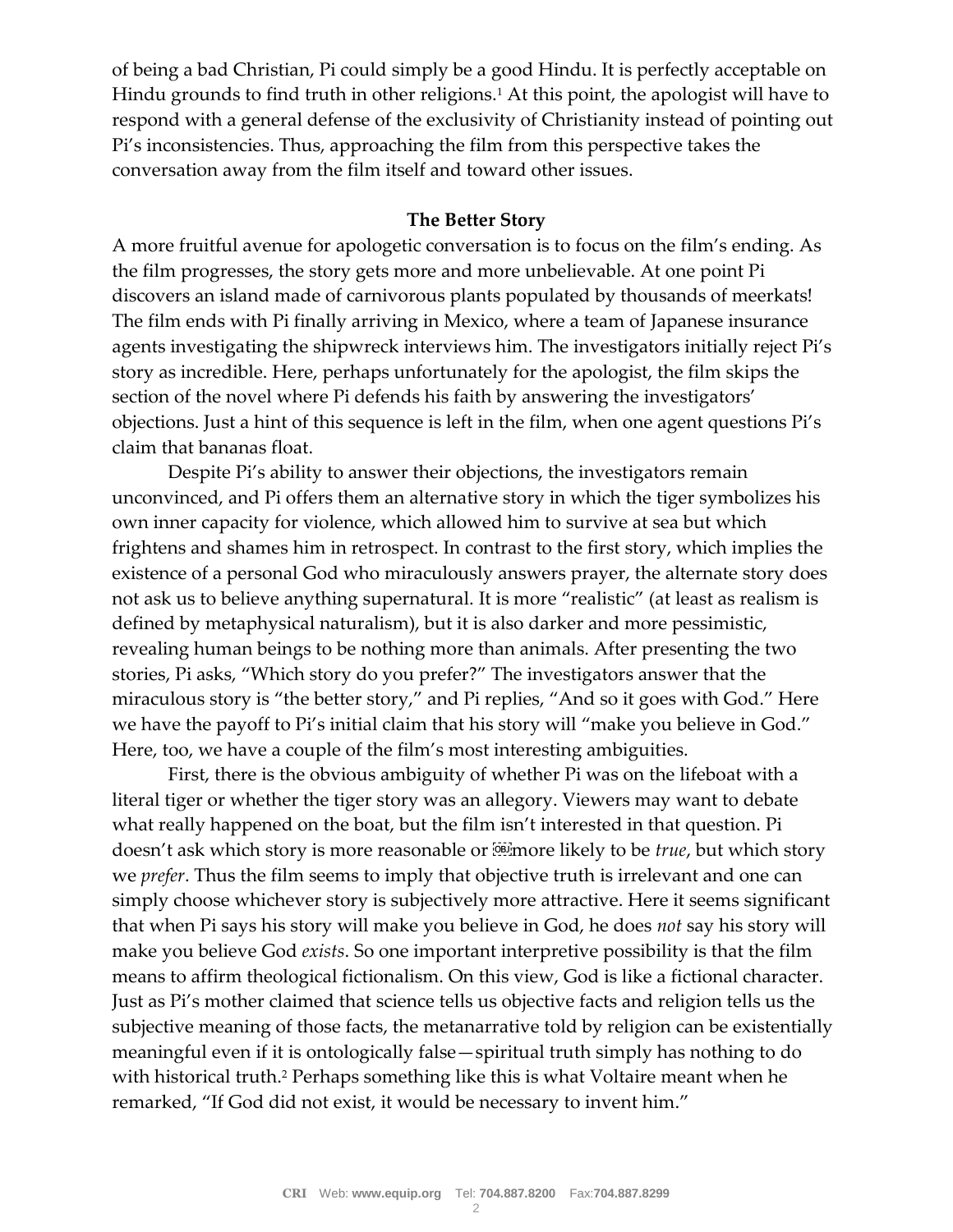## **MORE THAN A REFLECTION**

The fictionalist theme runs through the film. When he first sees the tiger at the zoo, Pi is convinced he can see the animal's soul when he looks into its eyes. His father sees this as pure anthropomorphic sentimentalism. "When you look into his eyes," he says, "you are seeing your own emotions reflected back to you." At the end of the film, after having (allegedly) spent more than half a year on a lifeboat with the tiger, Pi claims the tiger is "my fierce friend, the one who kept me alive." This line makes no sense literally, since the tiger does nothing but threaten Pi's life. But taken as a symbol of Pi's own inner aggression, the tiger could be said to have saved Pi's life by giving him the will to survive. Even in the first, fantastical story, Pi is forced to eat fish despite being a lifelong vegetarian. And in the second, naturalistic story, Pi is forced to kill another human being in self-defense.

As a symbol of aggression—one's sinful, or "animal," nature—it makes sense that Pi would say the tiger "can't be tamed, but with God's help, he can be trained." In the Hobbesean state of nature, alone on the sea, Pi's animal nature is necessary for survival, but back in civilization, religion is what allows Pi to control his darker urges, keeping the tiger hidden and contained. In the opening sequence, Pi says Christianity taught him love, and Islam taught him the brotherhood of all humanity, both things he hadn't found in Hinduism. More importantly, religion—Hinduism in particular, which Pi says taught him the importance of myth—allows us to see ourselves as something other than simply Darwinian animals struggling for survival. After telling his story, Pi says, "I have to believe that there was more than my reflection looking back." Here he has flipped his father's original warning on its head. Where his father said Pi was projecting humanity onto the animal, Pi worries that, from his father's "scientific" point of view, humans themselves would just be animals. Religious myth is his way of avoiding that sort of reductionism.

On this reading, the atheistic story is technically the truth. But the fiction of the theistic story allows us to go on living. We need a mythology to give meaning to our lives even if the mythology is false. Religious mythology is necessary for moral inspiration. It is a kind of self-fulfilling deception in which we tell ourselves that human nature is good and it *becomes* good. The atheistic story alone requires us to be nothing more than animals, and if we believe this, we consequently devolve into mere animals. Fictionalism is incompatible with Christianity, which takes actual historical events as its basis. But perhaps it can be helpful in showing why atheism isn't attractive: if atheism were true, we would have an existential reason to convince ourselves it was false, for atheism is unlivable.

## **"THE WILL TO BELIEVE"**

Yet, again, there is an alternate way of reading the film. While the fictionalist interpretation fits the text very well, one could also read the film as being compatible with theological realism—the view that God is not a fictional character but is an ontologically real being. It is important to keep in mind that, according to the film, we *can't know* whether Pi's story is literally true or not. Pi proclaims explicitly, "No one can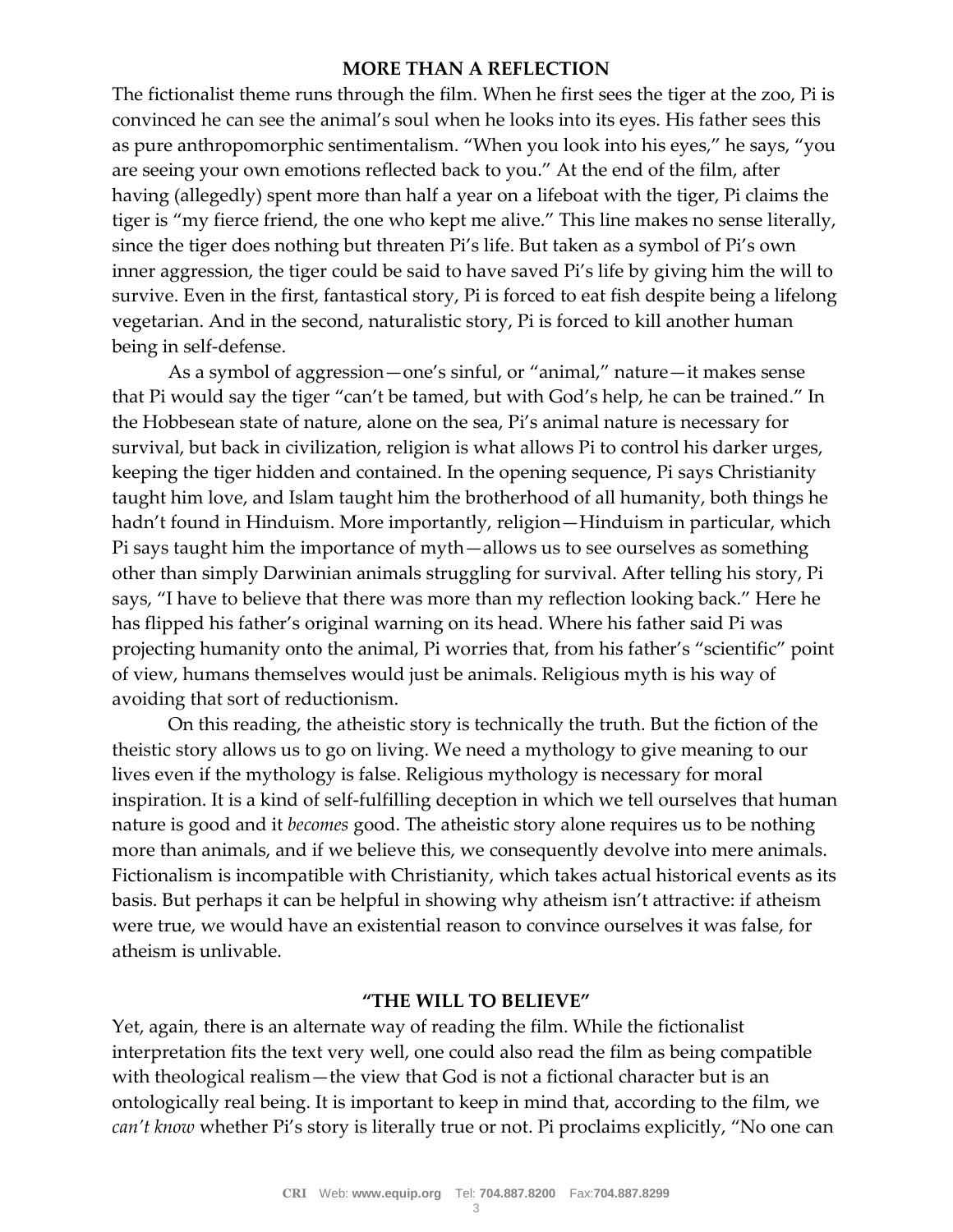prove which is the true story." Recall Pi's ability to answer the investigators' objections to his story. So it is not that we can simply ignore the evidence and believe whatever we want. Instead, our subjective preference of one belief over the other is only justified in those cases where the objective evidence is inconclusive. In this way, we can read the argument of *Life of Pi* as a "pragmatic argument" for belief in God along the lines of Pascal's "Wager" or William James's "Will to Believe."<sup>3</sup>

Most Christian apologists wouldn't agree that the evidence is in fact inconclusive. On the contrary, most apologists think there is enough evidence to prove the truth of Christianity. Nevertheless, pragmatic arguments can be helpful when one's conversation partner is not persuaded by classical theistic arguments and (perhaps incorrectly) believes **ELEGE** the evidence is inconclusive.

On this way of thinking, the film is about two possible worldviews: theism and atheism, that equally account for the evidence, but one of which is more imaginatively attractive. Which one is a "better story," Pi asks. Which one would you rather be true? The argument is that, if theism and atheism were equally coherent, we would be justified in believing theism is true, because it is more beautiful and more deeply satisfying to our innate human longing for meaning.

### **EXISTENTIAL REASONS**

Pi's pragmatic argument should not be confused with C. S. Lewis's "argument from desire" in which he argues that the existence of God is the best explanation for the innate human longing for transcendent meaning.<sup>4</sup> As Clifford Williams has recently argued, Lewis is actually claiming that our desires count as *evidence* for the existence of God.<sup>5</sup> Williams draws a distinction between Lewis's evidential argument from desire and what Williams calls "the existential argument from desire." The existential argument goes like this: (1) We desire/need meaning in life, (2) Faith in God satisfies that desire/need, (3) therefore we are justified in having faith in God.<sup>6</sup> Life of Pi's argument can be read this way. And Williams is clear that the existential argument can be used to *complement*, not simply to *replace* traditional evidential apologetics: "Satisfaction of need legitimately draws us to faith, but reason must be involved in this drawing....Need without reason is blind, but reason without need is sterile."<sup>7</sup>

So Williams's argument is that even if there is convincing evidence for the truth of Christianity, we *still* need existential arguments to help us acquire and sustain genuine faith (as opposed to mere intellectual assent). I don't have space to evaluate Williams's argument here, but if he is correct, then *Life of Pi* could play a valuable role in generating discussion about human nature's innate longing for meaning—a discussion that, if successful, could open a seeker's heart and mind to a consideration of more traditional evidential apologetic arguments.

**John McAteer** is assistant professor at Ashford University where he serves as the chair of the liberal arts program. Before receiving his Ph.D. in philosophy from the University of California at Riverside, he earned a B.A. in film from Biola University and an M.A. in philosophy of religion and ethics from Talbot School of Theology.